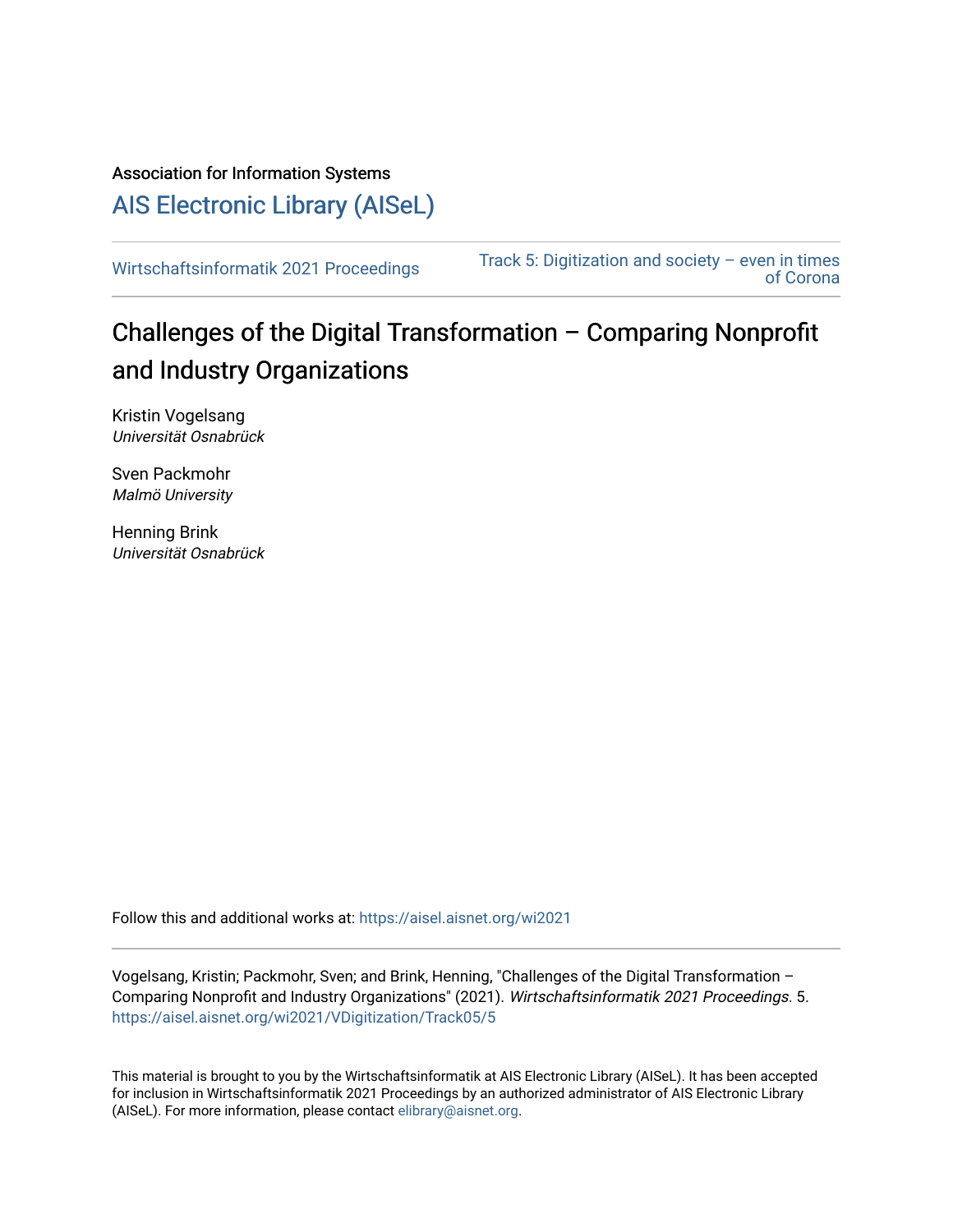## **Challenges of the Digital Transformation – Comparing Nonprofit and Industry Organizations**

Kristin Vogelsang<sup>1</sup>, Sven Packmohr<sup>2</sup>, Henning Brink<sup>1</sup>

<sup>1</sup> Osnabrück University, Dept. of Organization and Information Systems, Osnabrück, Germany {kristin.vogelsang | henning.brink}@uos.de

<sup>2</sup> Malmö University, Dept. of Data Science and Media Technology (DVMT), Malmö, Sweden sven.packmohr@mau.se

**Abstract.** Digital transformation (DT) describes technology-based improvements in business processes, business models, and customer experience. It promises efficiency gains for industrial enterprises. Nonprofit organizations also expect advantages from DT. However, barriers hinder realizing all its possible advantages in both sectors. If decision-makers recognize the potential barriers, they can reflect upon these challenges and take well-coordinated countermeasures. Orienting towards a Straussian grounded theory approach, a framework of barriers is developed with data of two diverse sectors: industry and nonprofit. According to the framework pre-conditions such as profit-orientation and size shape the possibilities to tackle different barriers. In general, the DT process in the industry-sector has been slowed down by barriers. Whereas, nonprofit organizations often take the view that they are not in a DT process at all. This might be due to limited individual and organizational perspectives. Especially, NPOs have to work on their recruitment of skilled volunteers to challenge this view.

**Keywords:** barriers, industry 4.0, nonprofit organization, digital transformation, qualitative study

### **1 Introduction**

Digital transformation (DT) has massively shaped processes involved in value creation and will continue to do so in the future. This fundamental change has reached almost all areas of life and is by no means uncontroversial in its social effects [1]. It is characterized by the use of new digital technologies to enable significant business improvements [2]. Industry often acts as a role model when it comes to efficiency gains, dealing with realizing other forms of value creation and dealing with the changing nature of work [1]. Especially, advanced manufacturing, which is an important sector in the German economy, is working on its DT and is rather advanced in its journey [3]. DT is also making advances in the social sector. Still, it is lacking behind if looked upon health care or hospitality sectors [3]. However, little information is available about the DT of the nonprofit sector [4]. Nonprofit organizations (NPOs) face increasingly more challenges that are subject to both the

<sup>16</sup>th International Conference on Wirtschaftsinformatik, March 2021, Essen, Germany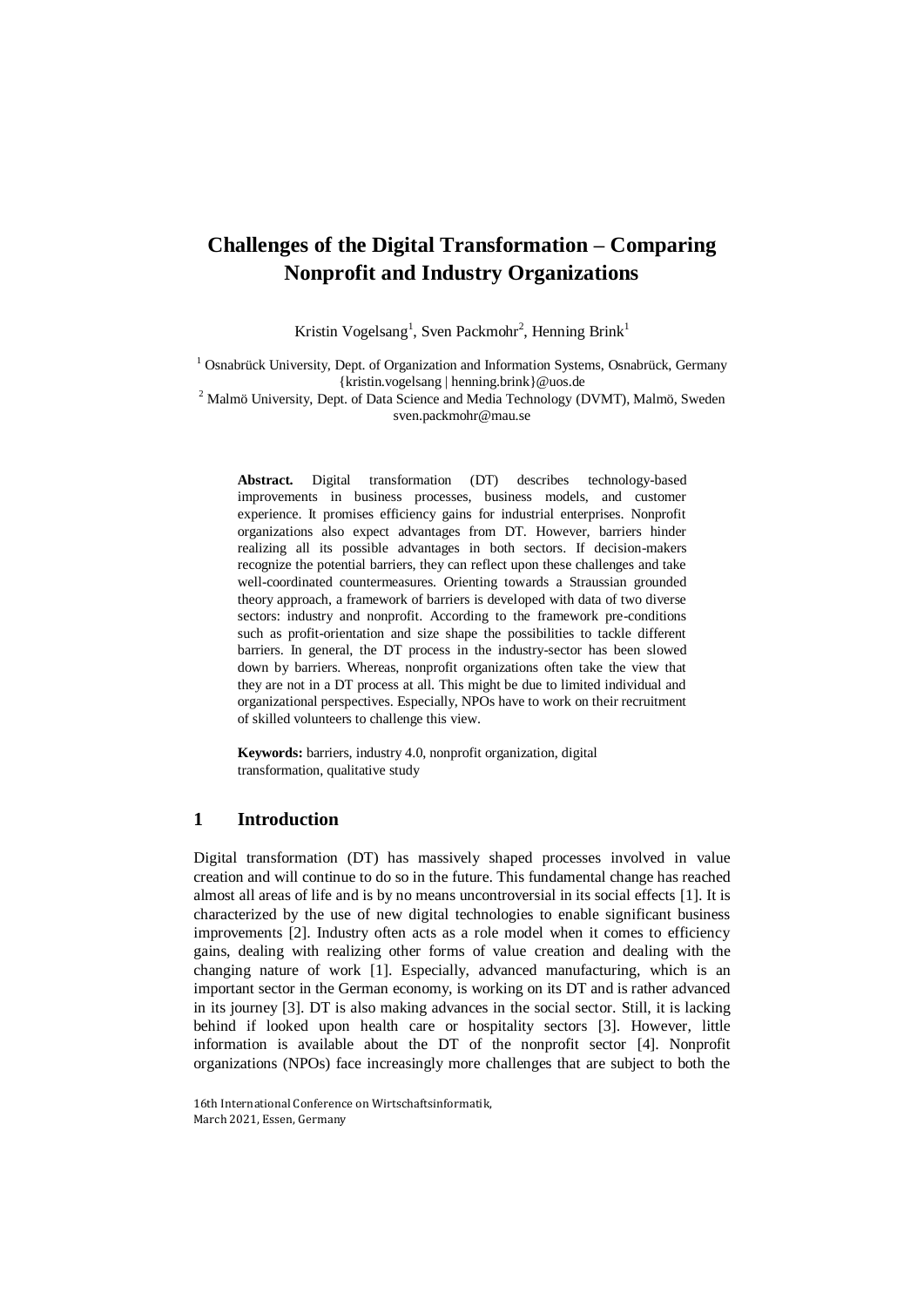principles of the market economy and technology [1]. Competition for support and financial assistance also increases. Therefore, NPOs must think and act more like profit-oriented companies. Digital technologies in NPOs can increase capabilities to build up competitive advantages, such as improved connection to donors to handle requests and the ability to provide more targeted information [5, 6].

Barriers to DT can hinder or stop the successful implementation of DT. Decisionmakers in both the manufacturing sector and in NPOs must understand the opportunities and challenges of DT [4, 7]. Only when the nature of the problem is clearly defined can countermeasures be taken to overcome the challenges.

This paper aims to develop a theoretical framework for barriers to DT. It will help to foresee barriers and understand their potential effects. This article compares two sectors that have a vast difference in conditions. The manufacturing industry is used as a benchmark for DT to gain more insights into the relatively under-researched field of DT in NPOs. This scientific work aims to answer the following research questions: What barriers to digital transformation in NPOs and the manufacturing industry exist? What fosters the differences between the two sectors?

This article follows the scientific discussion about the specific challenges of DT [8]. The collected qualitative data provides comprehensive insights into the perception of DT barriers. In this contribution, the nonprofit sector involves the use of digital technologies in an environment that is characterized by social responsibility. The manufacturing industry, on the other hand, embodies the profit-driven actor within the DT. Combining both areas, looking at differences, and enabling mutual inspiration are essential steps towards a more holistic view of DT, which follows Yin's idea of having diverse data [9]. The detailed description of the barriers to DT may act as a basis for future studies on how to overcome them.

The following study is based on the Straussian grounded theory method [10]. Grounded theory permits the generation of theories derived from data to understand the social context [11]. DT influences the social context due to the socio-technical implications of ubiquitous technology use. Therefore, the goal of this study is to develop a theoretical framework that spans and captures this social context. There are five subsequent steps to conduct this research: Literature review and motivation of research questions (1), purposeful sampling (2), data generation (3), coding and sideby-side comparison of results (4), development of a common framework and discussion with literature from the review and further literature (5).

## **2 Theoretical Foundations**

DT empowers innovations that involve the combination of information, computer, communication, and connectivity technologies. The digital possibilities available to companies increasingly alter an enterprises' strategy. Still, DT processes would remain very individualized. In the following, a short overview of actual research on barriers to DT is presented.

A scientific literature search to identify current, reviewed, and academic results regarding barriers to DT was undertaken, focusing English publications in the Scopus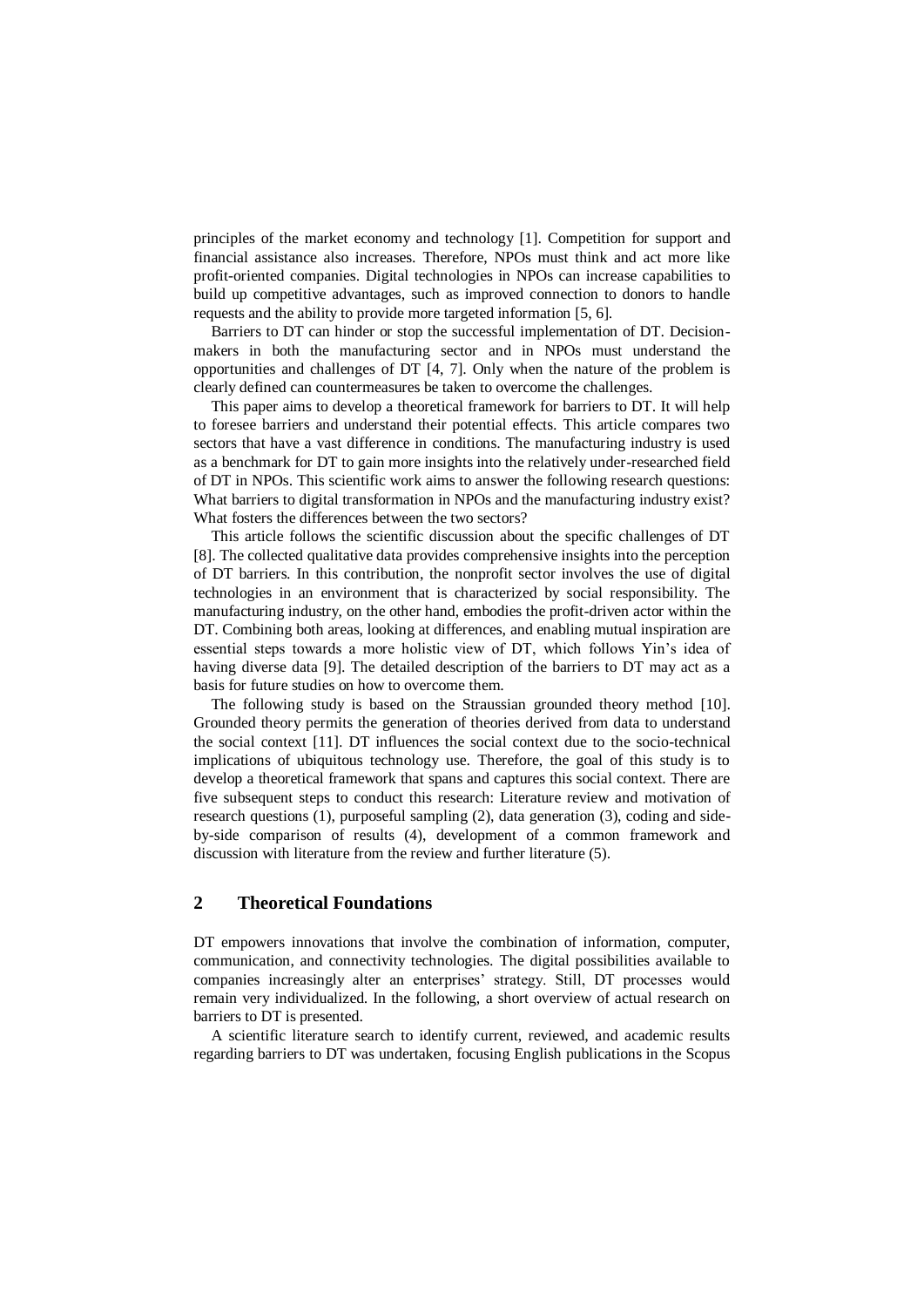database. The search terms from the field of barriers research (barrier OR obstacle OR constraint OR challenge) with terms from the field of DT (digitali\* OR "digital transformation") were combined and findings from the subareas of medicine, chemistry, nursing, and other non-topic related fields were excluded. As this research follows a holistic view, "digitali\*" was a search term. This term embraces more DT cases than a search for specific technologies. The search was limited to research papers, articles, and conference proceedings and only searched in titles.

In total, 67 articles were identified. The majority was published in 2019. There was no dominating journal or conference. As a second step, the authors went through the titles and abstracts to exclude further articles that were off-topic (4 articles). They dismissed articles that lead too far from the focus of the research, including, for example, country reports, the field of higher education, and digital government (28 in total).

To structure the papers for a better understanding, the authors aligned the articles to different clusters of DT drafted by Morakanyane [12] to give a comprehensive overview of the barriers to DT.

11 publications in the area of business models were found, they range from general industry insights to specific research results in different areas [13–15]. From an epistemological point of view, research has led to research agendas [16], decision support guides [17], and a stepwise model for the implementation of DT [18]. A total of ten articles are devoted to the challenges of transforming operational processes. Some articles deal with obstacles to the introduction of concrete procedures or tools, such as digital supply chain management [19], building information modeling [20], or lean visual planning [21]. Machado et al. [22] and Sjödin [23] present barriers in different maturity stages. A literature review by Kuusisto [24] presents different technology acceptance models and concludes that more profound research on organizational requirements is still needed. Companies have to consider digital change not only at the technological level but also at the socio-technical level [25]. In particular, groups that have little digital know-how, such as elderly employees, need training to be able to adapt to changing requirements [26]. New forms of work, such as digital platforms, will also pose challenges to the legal framework of the employment relationship [27]. One article deals with the challenges of the organizational culture when DT shapes the supplier-buyer relation [28]. In such settings, technical problems, organizational restructuring, and a "not invented here" syndrome may hinder the transformation process.

The cluster infrastructure aggregates nine publications. Here, the articles deal with challenges to the DT of businesses and their structures. The infrastructure does not only include the company's organization but also growth into an inter-organizational network as a result of the increasing vertical integration of the value chain [29]. For this, IT security is an essential factor [30].

One cluster is about recent research topics in the era of DT. Three articles directly address researchers. The findings show a lack of interdisciplinary research [31, 32] and a need to examine organizational frameworks to master the challenges of the DT [32]. A variety of barriers exists when enterprises aim at DT. The DT process alters business processes, organizational structures, and the way people work and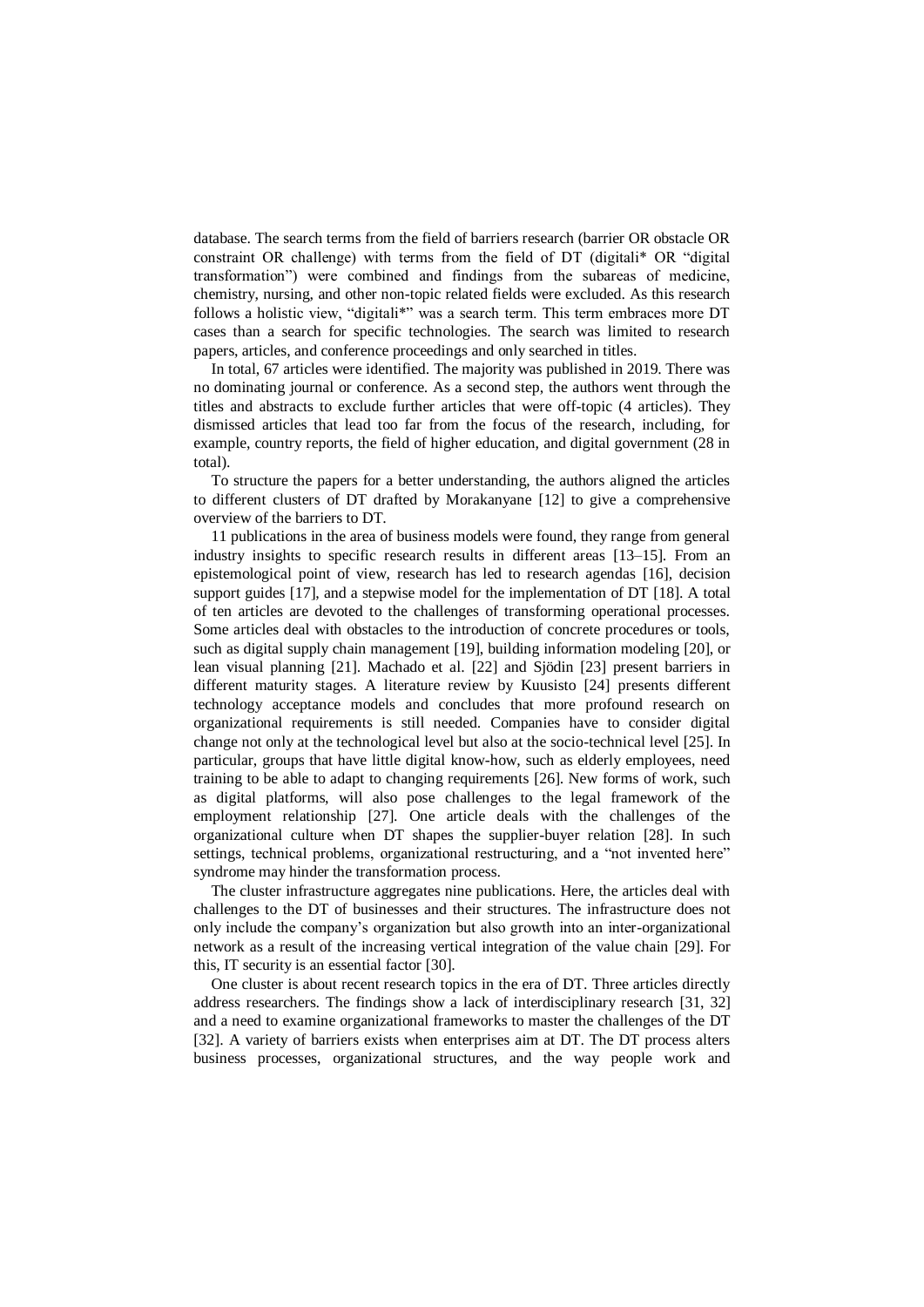communicate. So far, research has only brought up unstructured lists from distinct perspectives, thus showing a clear research gap [33]. A framework that embraces the majority of barriers and sets them into relations is still missing. Furthermore, the existing research concentrates on specific profit-oriented sectors. However, DT is not limited to businesses – it also massively shapes social interaction.

In general, little research exists in the field of NPOs [34] and their DT [4]. The use of modern technologies enhances the value creation and reach of NPOs. Besides, IT gives a competitive advantage by providing quick responses to donor requests and targeted information [5]. NPOs can use IT to improve the efficiency of service delivery and fundraising. Using digital technologies helps to share best practices, enable access to information, raise awareness of community issues, and share information about their activities to gain legitimacy [5]. To facilitate public fundraising, NPOs must take advantage of IT, especially web and social networking technologies, to build and maintain their customer and donor bases. Also, NPOs are under increasing pressure from donors to implement IT to collect and report data for performance evaluation [6].

However, DT's barriers stand in the way of these measures. Some significant obstacles are the lack of a strategic vision, the inability to identify skilled workers, and the increasing complexity of the organizational impact [4]. Innovations are rarely used in NPO to increase financial performance. Decision-makers in NPOs must understand the challenges of DTs [4] and their complexity if they want to handle them successfully [35]. A clear structure of barrier dimensions may help identify the significant obstacles, taking it step-by-step.

## **3 Method and Research Process**

As DT is a complex socio-technical phenomenon, the authors orient towards the Straussian grounded theory approach [10]. To answer the research questions and to not miss out on important concepts during the course of the research, a five-step research approach was conducted.

Recent research about barriers to DT was examined to define the state of the art (step 1, cf. chapter 2). Due to the lack of a coherent framework, a research gap was deduced. The formulated research gap leads to the research questions of this study.

In step 2, a purposeful sampling method was applied [11]. To come to a carefully selected sample (table 1) with a clear focus on DT's experience and process, respondents within professional networks were identified. This survey explores the opinions of a representative sample for both sectors. In a first round 30 interviews in industry (related) sectors and 9 interviews in NPOs were conducted. Additional data from 10 industry and 7 NPO participants could be gathered in a second round to proceed the check for the theoretical saturation [36]. In sum, data from 56 interviews was collected.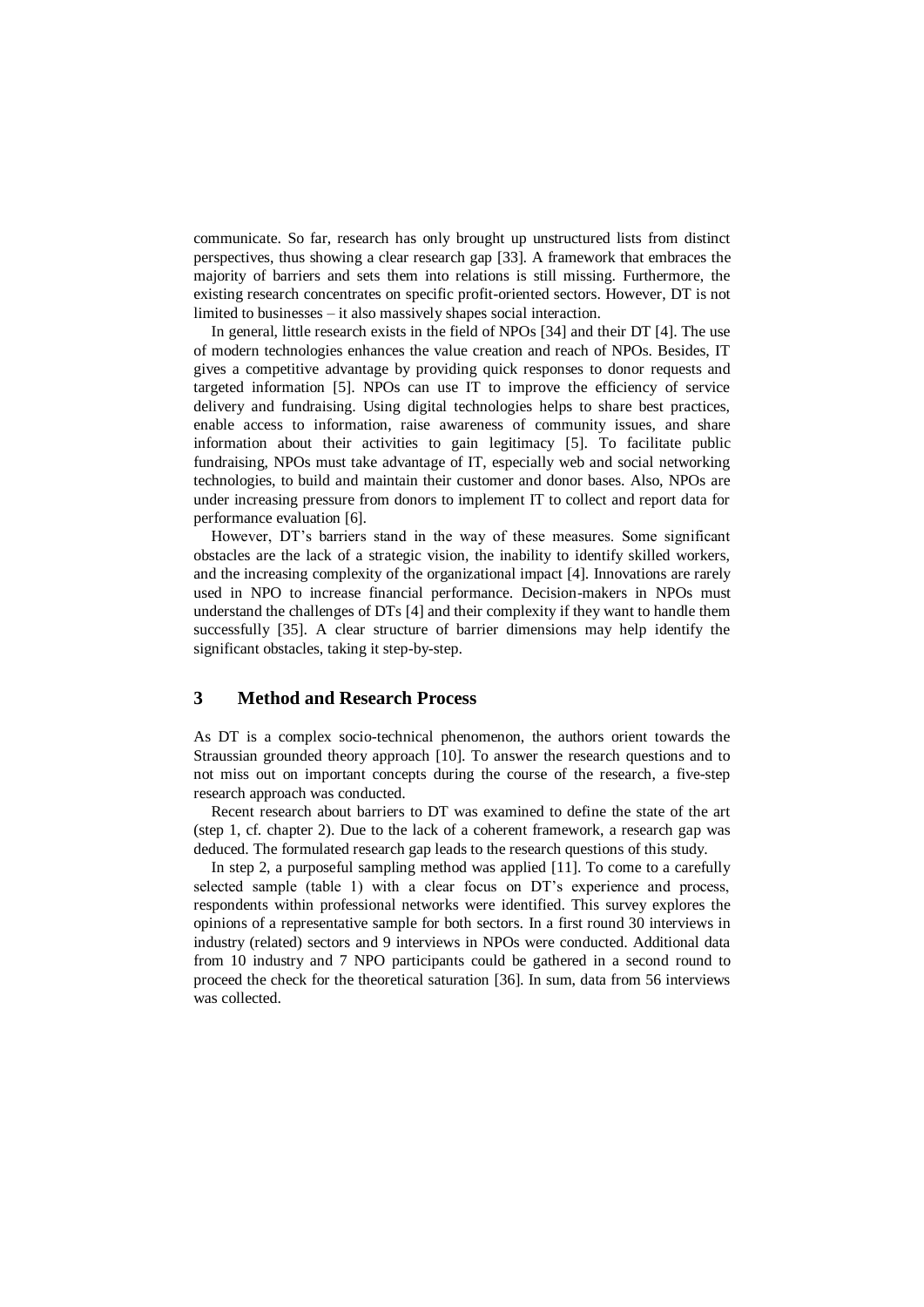**Table 1.** The Sample

| Sector                  | Area                      | Case                      | Role                                          |  |  |
|-------------------------|---------------------------|---------------------------|-----------------------------------------------|--|--|
| <b>NPO</b>              | Social                    | $NPO_$ [S1-               | Press Officer, Instructor for national work,  |  |  |
|                         |                           |                           | Administrative<br>Employee,<br>Pedagogical    |  |  |
|                         |                           | Management, IT-Management |                                               |  |  |
| <b>NPO</b><br>Health    |                           | NPO H1-                   | Managing Board, Speaker fundraising, Press    |  |  |
|                         |                           | NPO H5                    | Officer, IT Manager,                          |  |  |
| <b>NPO</b>              | Education                 | NPO_E1-                   | Deputy Manager, Managing Director,            |  |  |
|                         |                           | NPO E3                    |                                               |  |  |
| <b>NPO</b>              | $\&$<br>Culture           | NPO_C1                    | <b>Technical Manager</b>                      |  |  |
|                         | Recreation                |                           |                                               |  |  |
| Ind.                    | Automotive<br>$Au1-$      |                           | Head of R&D, Engineering, Digital Manager     |  |  |
|                         |                           | Au $14$                   |                                               |  |  |
| Ind.                    | Agricultural              | AC1-AC9                   | Head of Quality Management, Managing          |  |  |
|                         | Engineering               |                           | Director, IT Management,<br><b>Operations</b> |  |  |
|                         |                           |                           | Management                                    |  |  |
| Ind.<br><b>Plastics</b> |                           | $P1-P5$                   | Head of Production, Shift Supervisor,         |  |  |
|                         | Industry                  |                           | Project Engineer                              |  |  |
| Ind.                    | SI1-SI4<br>Steel Industry |                           | Managing Director,<br>Manager/Head<br>of      |  |  |
|                         |                           |                           | Production Intelligence                       |  |  |
| Ind.                    | Other                     | $OM1-$                    | Business Development Manager, Deputy          |  |  |
|                         | Manufacturing             | OM <sub>8</sub>           | <b>Operations Manager,</b>                    |  |  |

For the data generation (step 3), a joint interview guideline was used.

(1) Introduction of the interviewee and description of the changes that occurred in the processes of the companies by DT.

(2) A free narration of the current situation of DT in general and DT barriers.

(3) Summary report on three major obstacles to DT.

The interviews had an average length of 37 minutes and were conducted in German. All the interviews were recorded, transcribed, and translated.

An open coding technique helped to identify specific barrier dimensions and their characteristics in step 4. A team of independent researchers went through the texts and marked sentences, fragments, and passages as codes. In the next step, the axial coding was proceeded. This step results in the identification of the characteristics. For the comparison of the two industries by contrasting the results, the selective coding was applied by taking the codes from the manufacturing industry sample as a basis. A comparative and contrasting approach can lead to mutual learning regarding the perception of barriers. The analytical induction [11] led to a detection of similarities in the codes and allowed to group them into characteristics. To find even more focused dimensions, a third selective coding was applied. These dimensions represent the variables in the grounded theory. In both sectors, the dimensions of barriers are identical but differ in details and preconditions. Relations between the dimensions and their influence on the DT process were developed. Furthermore, variables could be defined that shape these relations (step 5).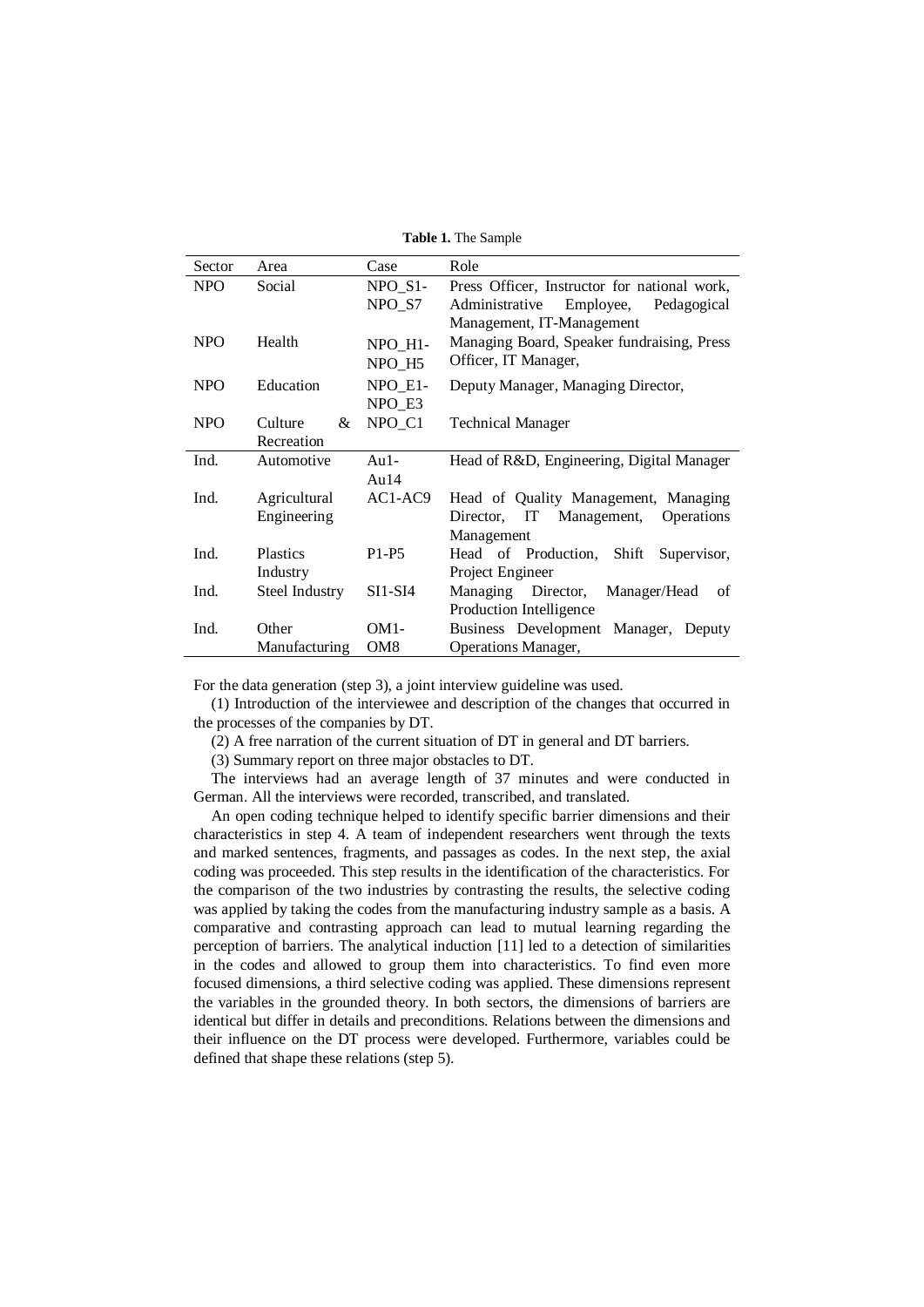## **4 Presentation of Results**

The result of this grounded theory approach is the development of concepts and categories. Due to the different sample sizes, there are no gains by counting the codes or statements. This is why examples of the dimensions' characteristics are given, instead. Further, some key quotations taken from the interviews provide insights. In the following, the dimensions of barriers to DT for the industry and the nonprofit sector are described and defined. Furthermore, the overlapping and differences of the characteristics in the two branches compared are shown.

#### **4.1 Organizational Barriers**

One barrier dimension directly affects the organization, for example, when making strategic decisions. Organizational barriers are influenced neither externally nor by single staff members. Furthermore, they embrace the organization as a whole, guided by management. Organizational barriers reflect challenges that arise by the lack of resources and a missing DT vision. "We have no special strategy" (NPO\_H4) is a typical statement that indicates the existence of barriers on the organizational level.

The lack of educated staff is a topic that affects both sectors. Industry in particular has a lack of trained specialists who can bring in knowledge at a very high level and thus keep the transformation process going. The focus here is on specific IT knowledge: "Mechanical engineering companies are missing software and IT knowledge" (OM1). Process knowledge is becoming more critical in the industry because DT cannot be successful "if you implement the new technology without questioning your processes," (AC7). While the industry sector moans about missing skills, the NPOs suffer from the severe lack of resources of employees and volunteers: "The social sector often suffers from a shortage of staff" (NPO\_S5). The interviewees also attribute this problem to the fact that people who work in social professions rarely have IT training in their education. In the field of voluntary work, many believe that work is limited to services with intense social interaction. The NPOs are asked to show more strongly that administrative support is also sought.

In addition, both sectors do not sense the profits of the DT. In the NPOs, the DT seems to be a kind of black box. Possible benefits cannot be named, so "[…] in the moment the financial resources are only sufficient to maintain our consulting process and finance the ongoing business" (NPO\_S3). Thus, those responsible shy away from investing money in the unknown. IT structure when they cannot precisely list the benefits. As a result, there is also a lack of employees able to promote the long-term efficient use and integration of IT: "We have no CDO [Chief Digital Officer]" (NPO\_H2). Holding on to traditional roles, principles, or working conditions hinders the DT. This problem occurs in both sectors: "You need the courage to rethink your business model" (Au5). While the resistance of this cultural change is, in industry, based on a kind of inertia, in NPOs, the change resistance is a result of missing IT skills.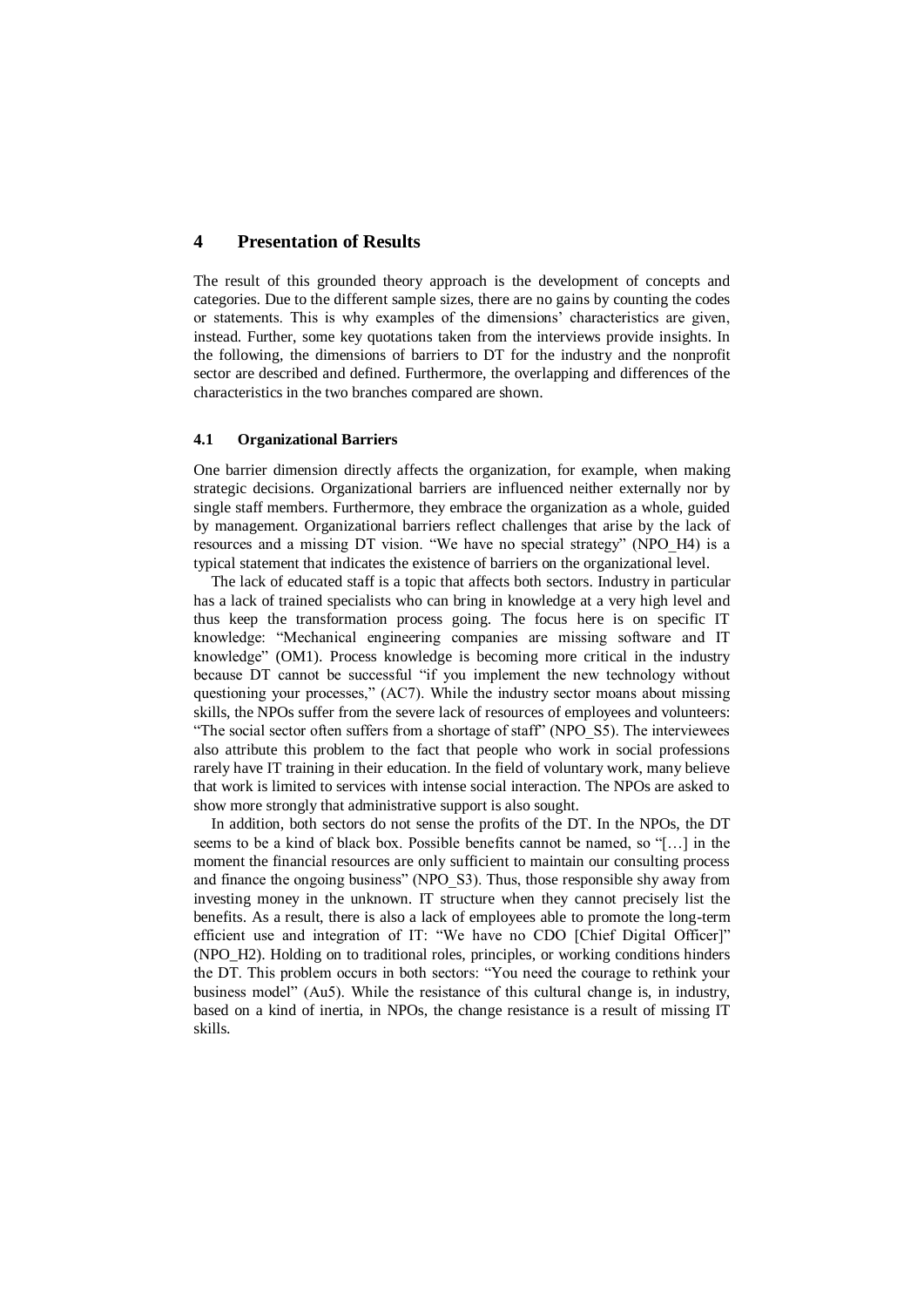#### **4.2 Individual Barriers**

Individual barriers are defined as perceptions, assumptions, and feelings about DT and technical innovations. Individual barriers include measures influenced by the individual. In the area of individual barriers, perception in the two sectors continues to diverge. In NPOs, there is a more significant general skepticism towards technical innovations. Here, the employees fear the abuse of data for the social system more than threats concerning their jobs (NPO\_E1). The lack of acceptance has two main sources: the structure of the staff with only basic IT skills and the therapeutic as well as social service provided by the NPO, which cannot easily be extended by digital technologies: "What we hardly can get away from is this form of counseling, which we now have" (NPO H1). The digital goods are supposedly anti-social and therefore do not fit in well with the welfare ideals of the NPO: "If tracking possibilities in the future can be used to determine very accurately individual disease risks, then I fear that this could lead to the undermining of a health insurance system based on solidarity" (NPO S1).

In the industry, there seems to be less skepticism about new technical innovations in general. However, refusal of certain technologies may occur: "There is a mental hurdle that data stored in the cloud is lost and no longer mine" (OM7). The respondents in the industrial sector also tend to see technology as a personal threat in their area of work: "This implies that we could theoretically check why Colleague A produced more than Colleague B. This is a big problem for our works council" (Au1). The fear is that traceability of performance will lead to increased monitoring of work and more comparability, which will be perceived negatively. Moreover, employees in this sector fear the loss of jobs and the replacement of their services by machines to a greater extent than in the nonprofit sector. However, many respondents believe that in most cases jobs will change rather than be lost: "Automation always means that jobs will change. We try to balance efficiency gains through growth and new products. In the end, these jobs do not disappear, but change" (OM1).

#### **4.3 Technical Barriers**

Technical barriers affect the interplay and integration of technical resources. For both groups, the technical barriers show that the use of single technologies is not enough to be successful. Interfaces, as well as seamless integration, are significant issues for both. There is a dependency on other technologies like "mobile data. No matter if this affects the internal infrastructure or the infrastructure outside" (OM5). NPOs also suffer from insufficient network availability, as they often work in remote areas. Moreover, "data security" (OM1, SI3) is mentioned in the industry sample, as companies are worried about hacker attacks (OM2). Hackers could shut down entire factories because the machines are connected via the internet or market relevant information can get into competitors' hands. Especially "security in the meaning of exchanging information with customers and suppliers" (P3) is experienced as a challenge due to the increasing flow of information.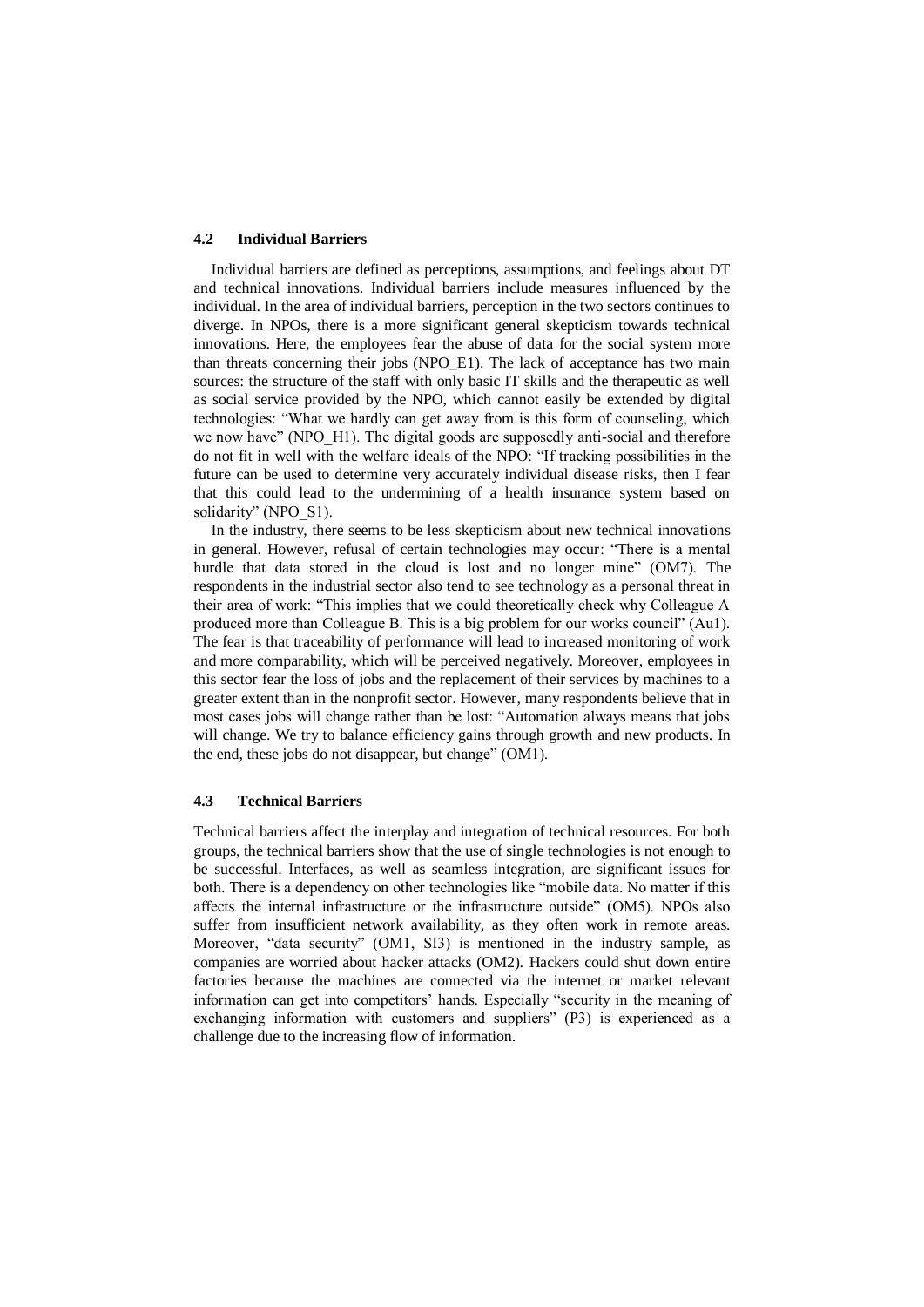NPO interviewees on the other hand emphasize the technical infrastructure as challenging (NPO\_S4). They complain about data quality and interfaces: "So just a big and complex company like ours, where the documentation software has to harmonize with the personnel software and with our basic communication channels. This leads to interface problems that are not trivial" (NPO\_S1). In the field of NPOs, there are fewer IT solutions available that fit their needs exactly. NPOs often employ people who are more dependent on help and supporting structures. For them, the digital interface must be as barrier-free as possible. "The reading effort must be as low as possible" (NPO\_E3). Those solutions are rare and may trigger the digital divide. Furthermore, the storage of sensitive data challenges the NPOs, by identifying suitable software products. "We are not legally allowed to use this at the moment" (NPO\_S6).

Both groups mentioned the current infrastructure and cost of technology as barriers: "Especially, if you have machines that are a bit older, the conversion is not worth it" (AC8). The interviewees from the industry sample report that pilot projects lower the risks. But not every technology introduction can be realized with a pilot project. "For example, I can't just introduce SAP in a single production plant. If I introduce SAP, I must do it completely with one launch" (Au8).

#### **4.4 External Barriers**

External barriers are all those that cannot be influenced directly by the company or the individuals in the company. The industrial companies mainly see barriers in the area of missing standards (OM2, OM3, Au5): "We need to agree on standards on how to exchange the information" (Au5). The lack of standards affects interfaces to customers and suppliers, which should support the entire value chain.

Missing laws that guarantee data security and protect data from unauthorized access are of great importance in both sectors [37]: "There are legal problems. Maybe you need the contract processing done by the technologies" (OM2). NPOs often work with sensitive data (for example, in the field of child welfare). The fear of the lack of legal expertise is why the handling and protection of data is an important issue that requires excellent and comprehensive legislation: "You always have to make sure that data protection is adhered to" (NPO\_S2). For example cloud-based software solutions have to be carefully reviewed. "We have to look closely at whether the companies are based in the European Union or not" (NPO\_H4). NPOs, in contrast to the industry, emphasize almost too many legal constrains. In addition to legal data protection requirements, many NPOs also have to comply with internal data protection guidelines laid down by the parent organization (e.g. church bodies) (NPO\_S6). The regulations lead to a higher workload in administration. "In addition to one full-time employee who took care of the people, we needed another full-time employee for the bureaucratic effort." (NPO\_E2)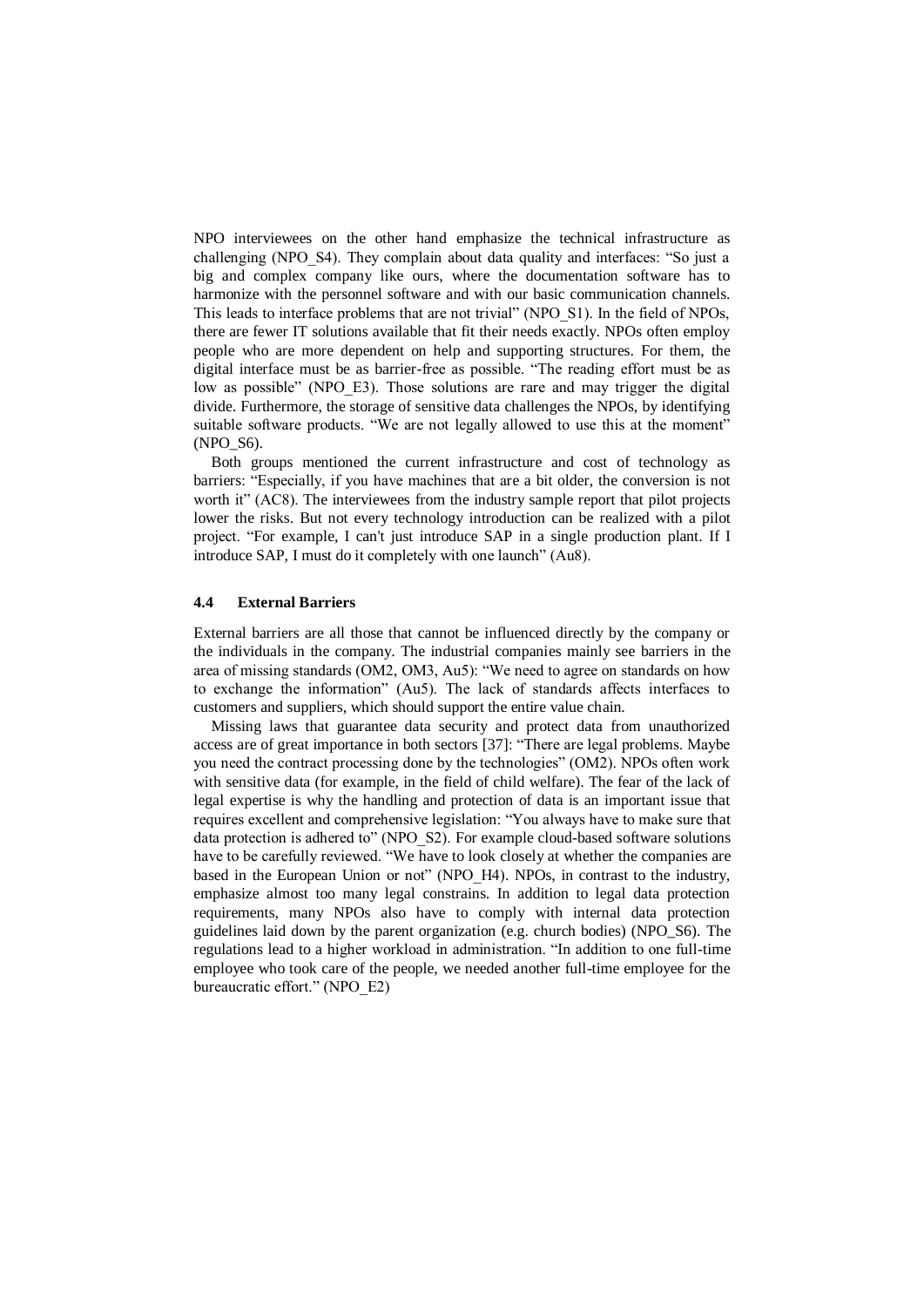| Dimension  | Characteristic       | Current topic                             | <b>NPO</b> | Ind. |
|------------|----------------------|-------------------------------------------|------------|------|
| Organi-    | Missing vision       | Possible benefits cannot be named         | X          | X    |
| zational   |                      | Lack of strategy                          | X          | X    |
|            |                      | Holding to traditional roles              | X          | X    |
|            | Lack of              | Absence of employees/volunteers           | X          |      |
|            | resources            | Lack of DT budget                         | X          | X    |
|            | Lack of IT skills    | Lack of IT knowledge                      | X          |      |
|            |                      | Lack of deeper IT knowledge               |            | X    |
|            |                      | Lack of process knowledge (high<br>level) |            | X    |
|            | Lack of training     | No training, the strategic need is        | X          |      |
|            |                      | unclear                                   |            |      |
|            |                      | Lack of training in the enterprise        |            | X    |
|            |                      | Missing IT training in education          | X          |      |
|            | Resistance to        | Adhere to established processes           | X          | X    |
|            | cultural change      | Missing knowledge about<br>possibilities  | X          |      |
|            | Lack of new          | No explicit new roles, e.g., that of a    | X          | X    |
|            | roles                | CDO                                       |            |      |
| Individual | Fear of              | Fear of data abuse                        | X          |      |
|            | transparency         | Loss of data control                      |            | X    |
|            | Lack of              | DT regarded as anti-solidary              | X          |      |
|            | technology           | Digital products do not fit in the        | X          |      |
|            | acceptance           | services                                  |            |      |
|            |                      | High personal risk aversion               |            | X    |
|            | Fear of job loss     | in unemployment by                        |            | X    |
|            |                      | computerization                           |            |      |
| Technical  | Technology           | Limited mobile data access                | X          | X    |
|            | dependency           |                                           |            |      |
|            | Current              | Lack of open interfaces                   |            | X    |
|            | infrastructure       | Cost of technology seems too high         | X          | X    |
|            |                      | compared with the expected value          |            |      |
|            |                      | Lack of sector-specific standard          | X          |      |
|            |                      | programs                                  |            |      |
|            | Data Exchange        | Data security                             |            | X    |
|            |                      | Data quality                              | X          |      |
| External   | Legal barriers       | Too many constraints                      | X          |      |
|            |                      | Fear of data theft                        |            | X    |
|            | Lack of<br>standards | Missing data interfaces                   |            | X    |
|            | No customer pull     | See no need for DT                        | X          |      |
|            |                      | Lack of customer technology               | X          |      |
|            |                      | acceptance                                |            |      |

**Table 2.** Comparison of the characteristics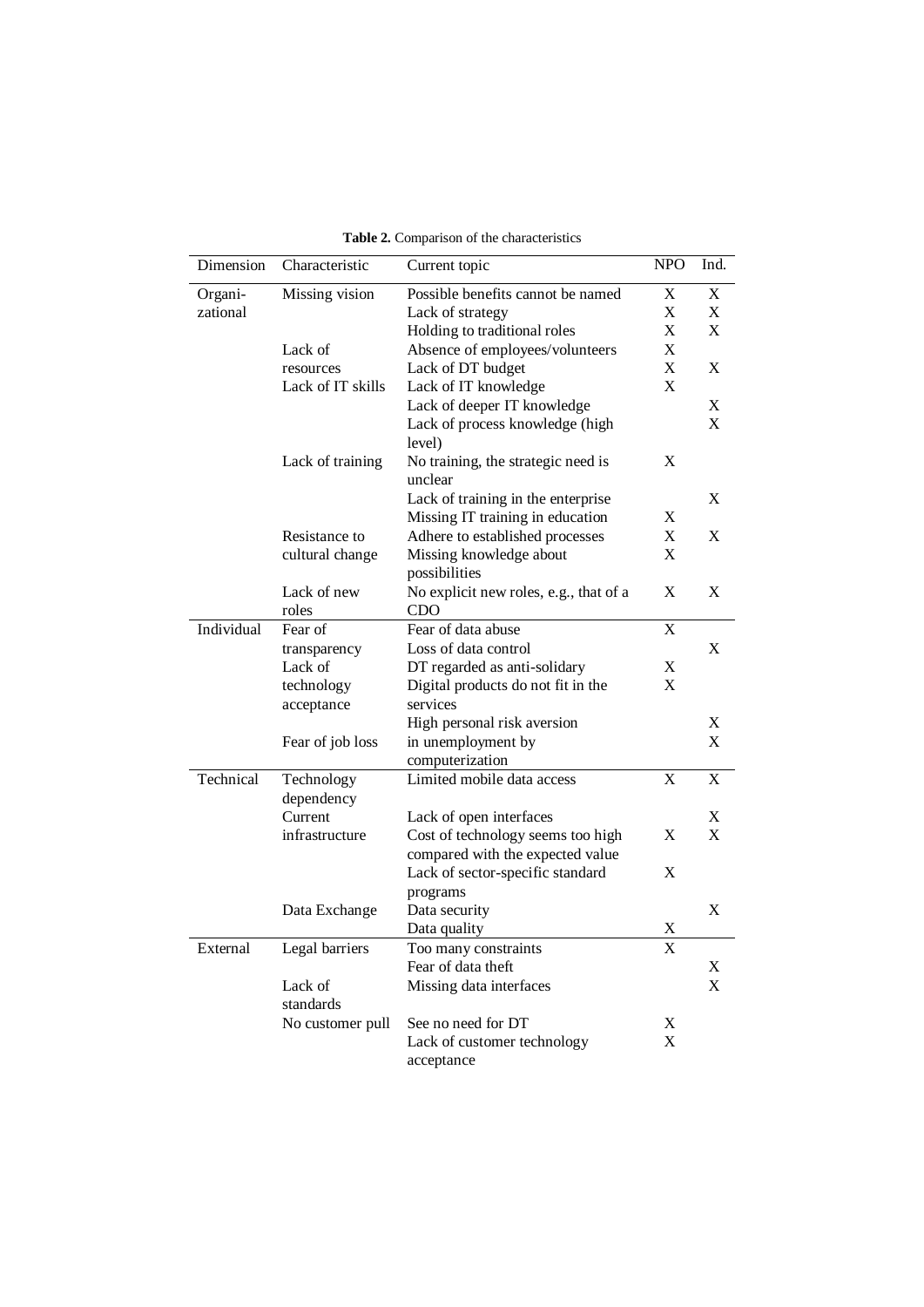The external barriers of NPOs also tend to show up as a lack of interest or worse as boycott on the part of customers, as many of the services offered cannot be replicated by technical solutions. Often, the problem is due to the customer structure (older people, people in need of protection, children) in which very little customer pull is expected. "It is also again this regional problem. Therefore, these are places where many old people live that you can hardly reach. At least not through the social media or something like that." (NPO\_H4) In industry, the customer is often part of the digital value creation chain. Here, external boycott from the customer are rare: "That's the driving force. Less waste, higher customer satisfaction" (AU5). Table 2 gives an overview.

## **5 Development of the Theoretical Framework and Discussion**

The framework aims to contribute to close the research gaps identified in chapter 2 by 1) structuring the barriers to DT, 2) setting them into relations, and 3) giving first hints on how to overcome the barriers. To support the suggested framework, the findings are linked to related research streams identified in the previous literature review.

The organizational barriers are mostly identical in both areas. The interviewees blame the lack of an IT strategy on a lack of appreciation, combined with a focus on operations. However, the organizational barriers differ slightly: The nonprofit sector suffers from a lack of trained personnel, while the profit-oriented sector emphasizes a lack of specific training on a high IT-knowledge level. Especially, in industrial enterprises there is and has been focus on having connected and transparent supplychains [29]. SCM concepts are less visible in the NPO sample.

Another dominant problem is the company's willingness to undertake transformation. The lack of transformation readiness is described in its fundamentals in the literature [5, 19, 38]. Although some authors already described the creation of digital services such as consulting [39], the advantages of IT are not yet fully known in both samples. The respondents often claim that their services cannot be digitized. Here, the educational background of the respondents plays an important role. The employees' (IT) experience influences the perception of the DT process.

The absence of an IT strategy [8] is responsible for missing resource allocations [22]. Nevertheless, the creation of a DT vision is not yet a topic among NPOs [4]. This lack exists for NPOs and in the group of industry that works predominantly in the smaller enterprises [40]. A first step towards the introduction of a digital strategy is the development of a social media strategy. Privately funded NPOs are more likely to develop social media strategies. They use social media to recruit donors and to draw attention to their activities [41]. The importance of an IT strategy is recognized in some enterprises, but the problem has not even been solved in the industrial sector [7, 17, 18, 42]. Both industries would benefit if they rise to the challenge and make having a digital strategy a long-term corporate focus [8].

Corresponding roles could promote and accompany the DT holistically [43]. Here, NPOs could learn from profit-oriented companies. There is a link to the role of the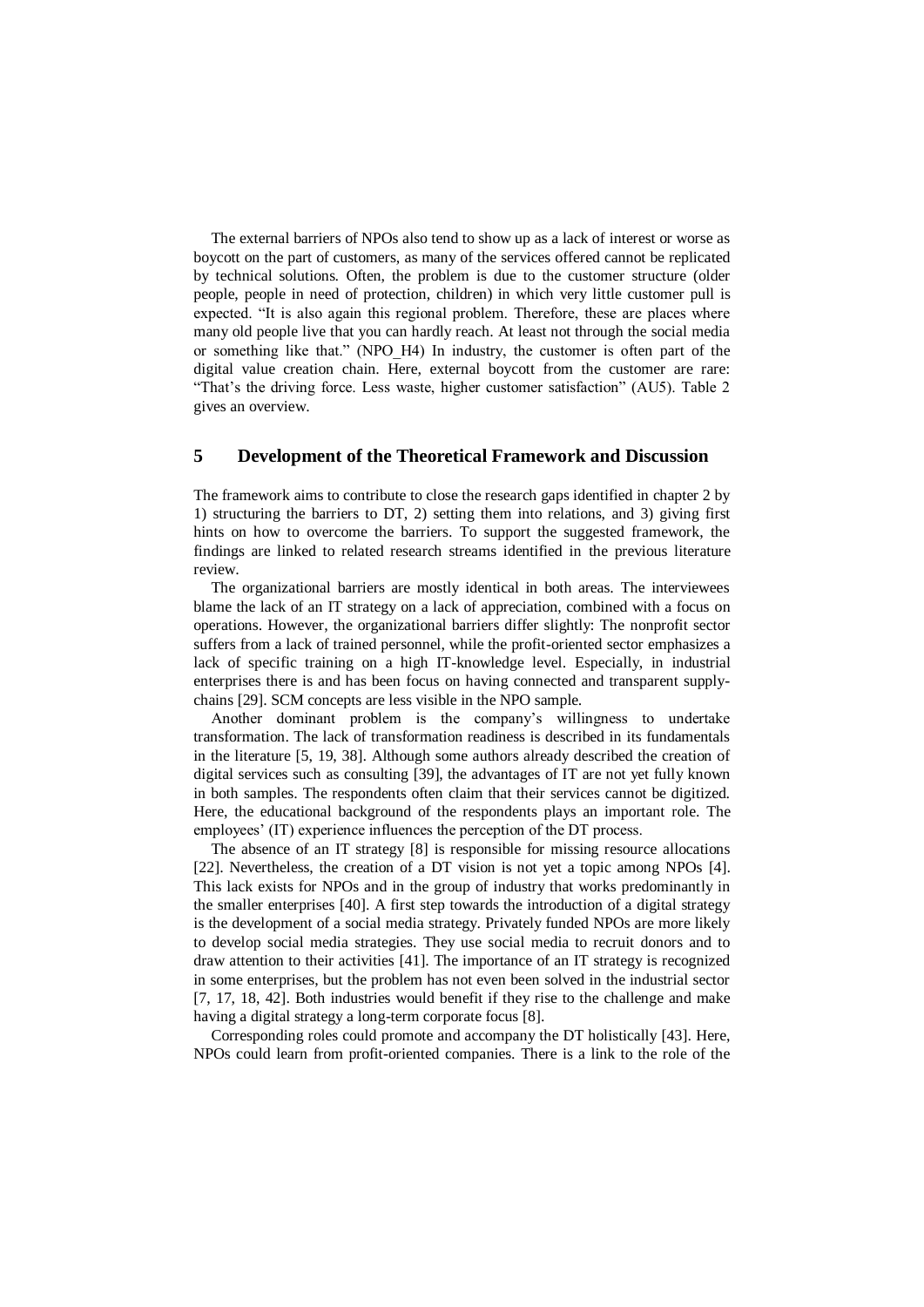education sector, as voluntary work is a critical issue for the interviewees. It may be an issue for industrial countries in particular, but NPOs suffer from both a lack of employees and a massive lack of volunteers [44].

Individual aspects play a crucial role in the effectiveness of NPOs [45], as they often influence the training and professional development of people [25, 46]. Welltrained employees can drive digital change [8, 47], as they have a more positive approach [48]. Older members, a smaller enterprise size, and a low degree of formalization in associations might hamper the DT, but training may help to minimize the imbalance [47]. In the interviews, a less skepticism toward DT was observed when the respondent had an IT-related background. There is a clear need for mutual diffusion between the two sectors. What employees learn in profit-oriented enterprises can probably also find their way into the knowledge of employees in NPOs in the long run. Also, it is down to the NPOs to reconcile the role of digital change with social responsibility. Solutions for the threat of job loss and transparency [27] are rarely mentioned in barriers to DT research so far. However, social sciences show its urgency [1]. There is a lack of social approaches and far-reaching protective provisions [49]. The integration of an agile culture [50] is expected to take away many individual fears. Here, industry can learn from NPOs. Relational job design seems to be a key for establishing a culture of trust [51] through which employee engagement could blossom. If NPOs can attract talented volunteers and employees by providing an agile environment it would help to overcome missing IT skills and become more innovative. In return, this will impact the NPOs' digital capabilities to interact with stakeholders [52].

The results of the interviews show a wide range of fundamental problems at the technical level. Some companies are already making headway in the DT process. Their barriers are concrete and at a very high technical level [53]. However, in other companies, especially NPOs, DT is just beginning. There is a lack of necessary interfaces and knowledge about integration and security possibilities [30]. In this field, there are substantial overlaps to the formulated problem of the missing added value (organizational). The recognition of the DT maturity [54] can be the first hint for future actions that have to be taken in order to foster the DT process, although NPOs do not actively perceive the technical challenge.

The perception of the external barriers differs most. While industry suffers from a lack of laws and an unclear legal structure, NPOs have to cope with rigorous legal requirements. The requirements are based on their clear link to healthcare and welfare, and the topic of uniform legal requirements is discussed in the literature [55]. Nevertheless, there are still uncertainties of ownership rights and the juridical background to be declared. Legal structures shape customer–supplier relations. There exists a customer pull, including new requests for the management to consider [56] and a disaffirmation of digital customer services in the nonprofit sector. Overall, the extent to which external barriers can have an impact appears to be dependent on the enterprises' profit orientation.

Figure 1 shows the theoretical framework of barriers to DT. In both sectors barriers from all dimensions were found. Four dimensions of barriers negatively influence the DT process. The DT process shows the degree of the DT of services and products as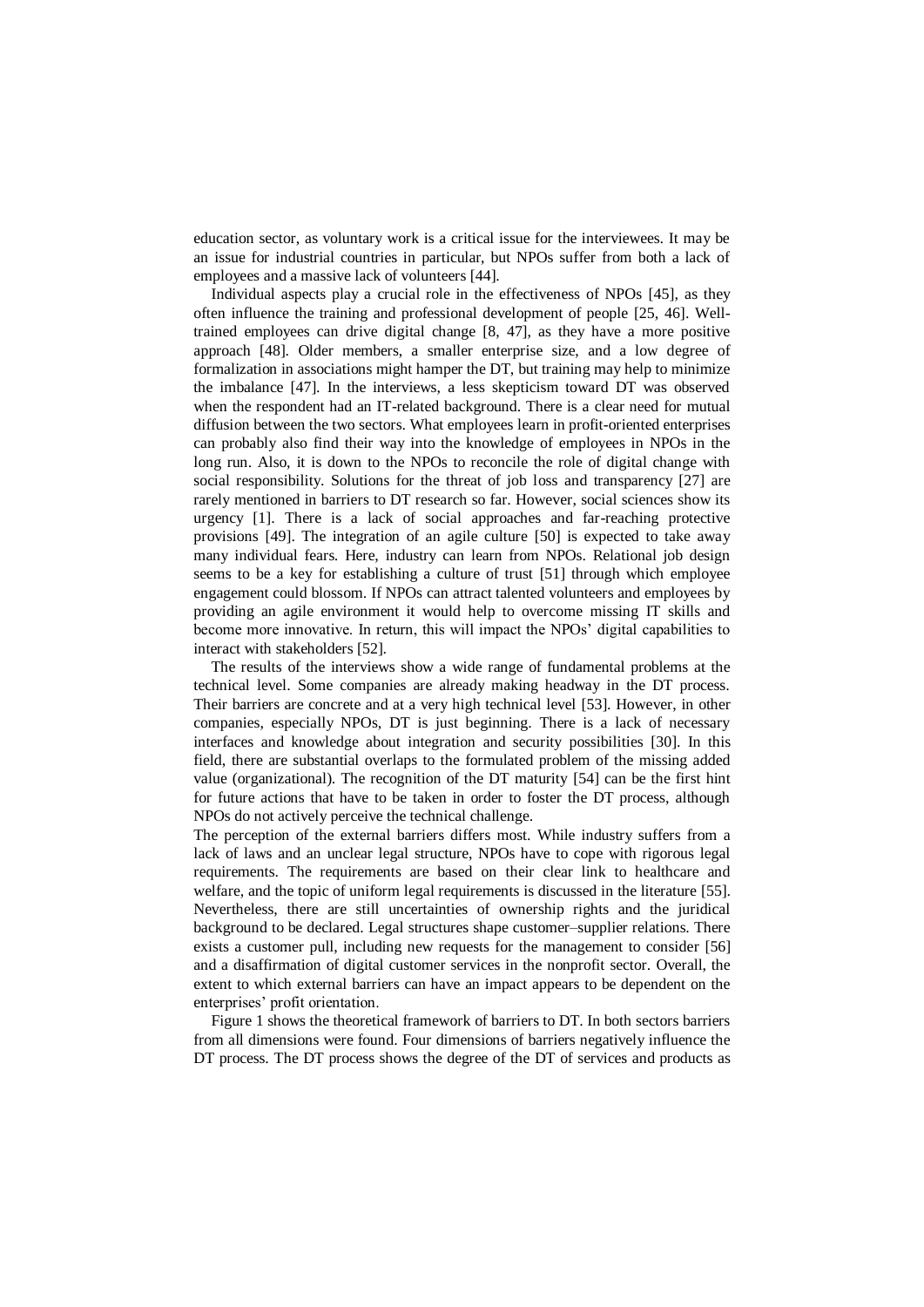well as the DT of processes [54]. The dimensions help to show where the DT barriers occur. The characteristics, described in chapter 4, express the nature of the barriers. They are useful for the later operationalization of the dimensions to develop a reliable scale for DT barriers.



**Figure 1.** Theoretical Framework

Two dominant preconditions shape the characteristics: profit orientation [57] and enterprise size [58]. These characteristics define the problem-solving paths. There is an apparent practical use. When problems occur in the field of organizational barriers, such as lack of training, the characteristics give a hint as to how the problems can be solved. In smaller enterprises, predominantly in the nonprofit sector, the recruiting of technical experts can be a possible solution. Further, NPOs could recruit younger volunteers to develop social media campaigns. Outsourcing administrative functions like IT management can be a solution for smaller enterprises and NPOs [58]. The NPOs would only have to pay for actual needs and would not have to finance a whole post for IT management.

#### **6 Contributions and Limitations**

Our results contribute to the ongoing research discussion on the social effects of DT. This paper shows that barriers, especially at the individual level, are influenced by social implications. In NPOs, services often focus on disadvantaged people. Also, NPOs are dependent on volunteers whose training can be less actively controlled by the company than in profitable companies. NPOs are more likely to encounter the socalled "digital divide" with both their customers and their volunteers [59]. It may foster further digital exclusion for the NPOs if they cannot cope with technological innovations. The framework is useful for researchers, as it gives an idea of how the barriers influence the DT process. For practitioners, the model can be useful to understand which next steps have to be undertaken to minimize the challenges for the DT process. More research with a focus on NPOs, and DT's social responsibility is needed.

The worlds' current situation is changing. The coronavirus forces many organizations into a DT. The organizations had no time to prepare for that change. So we assume a hidden skepticism will remain. There is a fear that some will make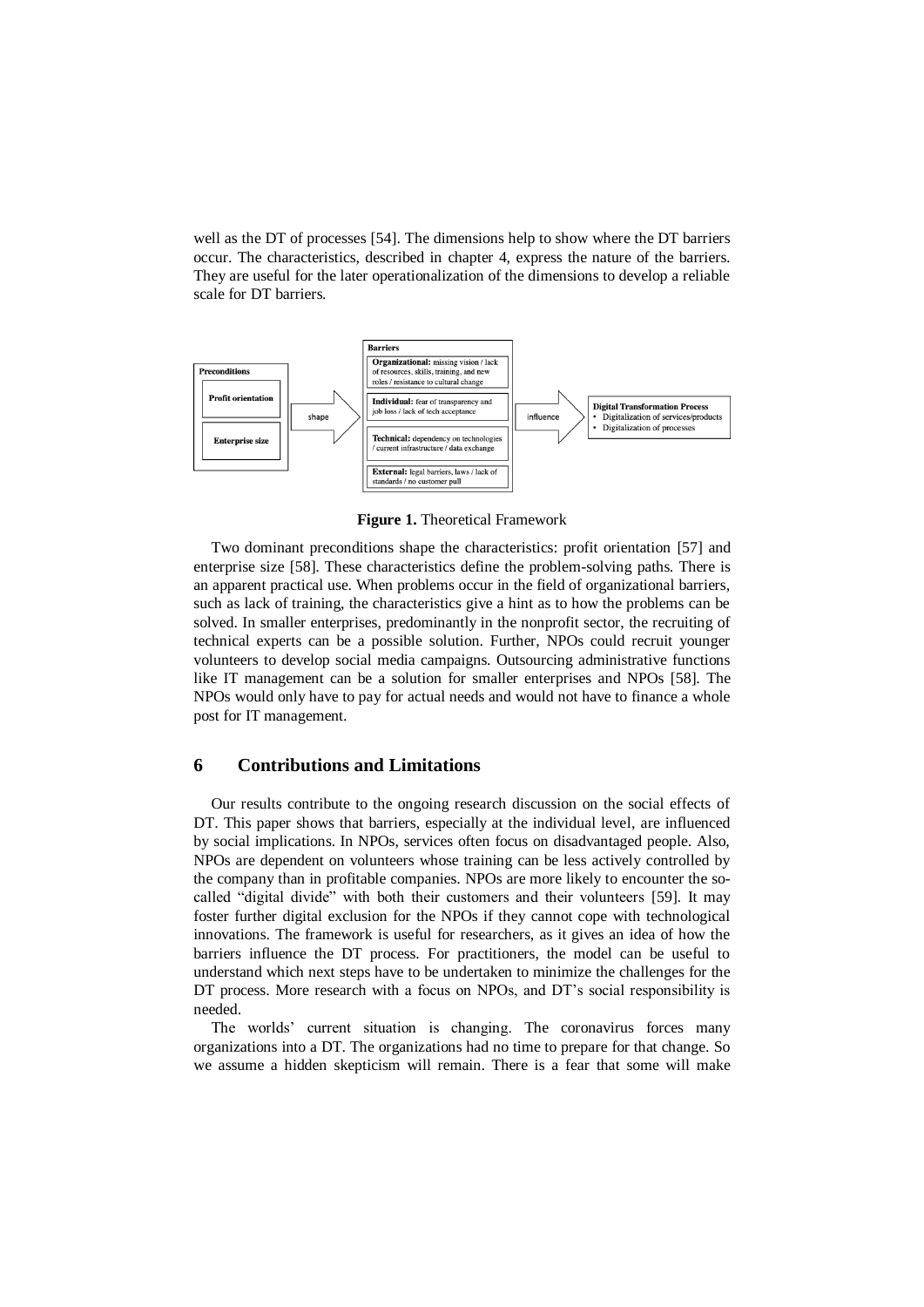steady progress with technology while others are left behind. A social strategy that refers to responsible use is needed, as NPOs take responsibility for societal problems.

Despite the careful approach, this research is not without limitations. A vast number of interviews were conducted with interviewees in the automotive sector compared to the remaining sectors. A wide range of experience in DT characterizes this sector. Further, the sample of NPOs includes organizations with an international reputation. In such global organizations, one would expect a higher level of DT acceptance members from regionally acting groups were often interviewed. Here, a closer look at contrasting impressions from the same organization may be of interest for further study. Furthermore, the IT experience of employers influences the perception of the DT process. These influencing factors may explain why the NPOs often regard themselves as not IN the DT process yet. Qualitative research is useful for developing a theory. At the moment, this theory is not statistically proven. Although, there is a well prepared assessment, a careful operationalization of the dimensions involved is needed.

#### **References**

- 1. Brynjolfsson, E., McAfee, A.: The Second Machine Age: Work, Progress, and Prosperity in a Time of Brilliant Technologies. W. W. Norton & Company, New York (2014)
- 2. Piccinini, E., Gregory, R.W., Kolbe, L.M.: Changes in the Producer-Consumer Relationship-Towards Digital Transformation. In: Wirtschaftsinformatik. pp. 1634–1648 (2015)
- 3. Gandhi, P., Khanna, S., Ramaswamy, S.: Which Industries Are the Most Digital (and Why)?, https://hbr.org/2016/04/a-chart-that-shows-which-industries-are-the-most-digitaland-why, (2016)
- 4. Nahrkhalaji, S.S., Shafiee, S., Shafiee, M., Hvam, L.: Challenges of Digital Transformation: The Case of the Non-profit Sector. In: 2018 IEEE International Conference on Industrial Engineering and Engineering Management (IEEM). pp. 1245– 1249. IEEE, Bangkok (2018). https://doi.org/10.1109/IEEM.2018.8607762
- 5. Yoo, S.-C., Drumwright, M.: Nonprofit fundraising with virtual reality. Nonprofit Management and Leadership. 29, 11–27 (2018). https://doi.org/10.1002/nml.21315
- 6. Zhang, W., Gutierrez, O., Mathieson, K.: Information Systems Research in the Nonprofit Context: Challenges and Opportunities. Communications of the Association for Information Systems. 27, 1–14 (2010). https://doi.org/10.17705/1CAIS.02701
- 7. Matt, C., Hess, T., Benlian, A.: Digital Transformation Strategies. Business & Information Systems Engineering. 57, 339–343 (2015)
- 8. Henriette, E., Feki, M., Boughzala, I., others: Digital Transformation Challenges. In: Mediterranean Conference on Information Systems (MICS). pp. 1–7 (2016)
- 9. Yin, R.K.: Case study research: design and methods. SAGE, Los Angeles (2014)
- 10. Matavire, R., Brown, I.: Investigating the use of "Grounded Theory" in information systems research. In: Proceedings of the 2008 annual research conference of the South African Institute of Computer Scientists and Information Technologists on IT research in developing countries riding the wave of technology - SAICSIT '08. pp. 139–147. ACM Press, Wilderness, SA (2008). https://doi.org/10.1145/1456659.1456676
- 11. Glaser, B.G., Strauss, A.L.: The discovery of grounded theory: strategies for qualitative research. Aldine Publication Company, Chicago, Ill. (1975)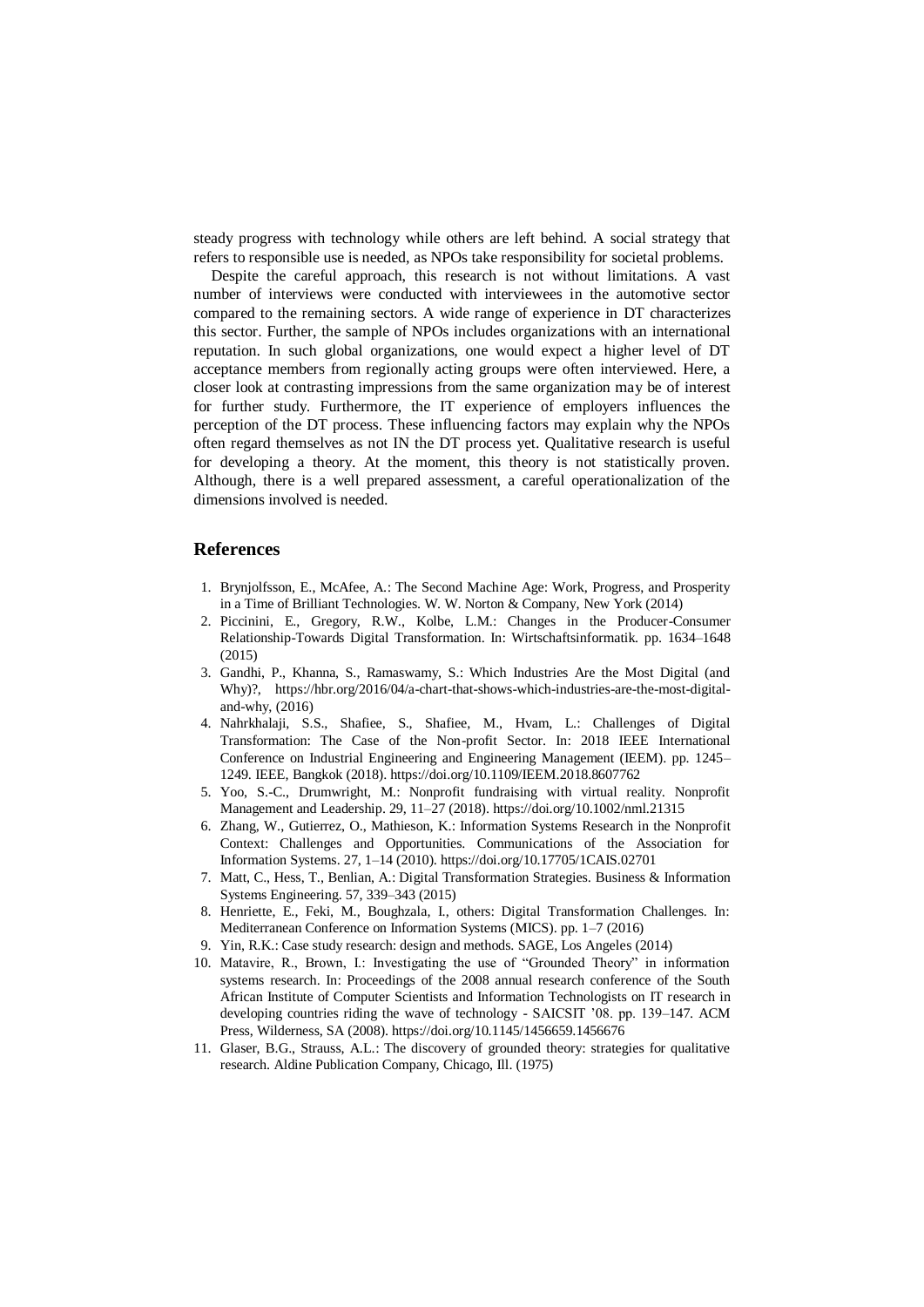- 12. Morakanyane, R., Grace, A., O'Reilly, P.: Conceptualizing digital transformation in business organizations: a systematic review of literature. In: Proceedings of the 30th Bled eConference. pp. 427–443 (2017)
- 13. Linderoth, H.C.J., Jacobsson, M., Elbanna, A.: Barriers for digital transformation: The role of industry. In: ACIS 2018 - 29th Australasian Conference on Information Systems. pp. 1– 11 (2018)
- 14. Sbarcea, I.R.: Banks Digitalization A Challenge for the Romanian Banking Sector. Studies in Business and Economics. 14, 221–230 (2019). https://doi.org/10.2478/sbe-2019- 0017
- 15. Zaharia, S.E., Pietreanu, C.V.: Challenges in airport digital transformation. In: Kazda, A., Smojver, I. (eds.) Transportation Research Procedia. pp. 90–99 (2018). https://doi.org/10.1016/j.trpro.2018.12.016
- 16. Nambisan, S., Wright, M., Feldman, M.: The digital transformation of innovation and entrepreneurship: Progress, challenges and key themes. Research Policy. 48, 1–9 (2019). https://doi.org/10.1016/j.respol.2019.03.018
- 17. Heavin, C., Power, D.J.: Challenges for digital transformation–towards a conceptual decision support guide for managers. Journal of Decision Systems. 27, 38–45 (2018). https://doi.org/10.1080/12460125.2018.1468697
- 18. Parviainen, P., Tihinen, M., Kaariainen, J., Teppola, S.: Tackling the digitalization challenge: how to benefit from digitalization in practice. IJISPM-International Journal of information systems and project management. 5, 63–77 (2017). https://doi.org/10.12821/ijispm050104
- 19. Agrawal, P., Narain, R., Ullah, I.: Analysis of barriers in implementation of digital transformation of supply chain using interpretive structural modelling approach. Journal of Modelling in Management. (2019). https://doi.org/10.1108/JM2-03-2019-0066
- 20. Koseoglu, O., Keskin, B., Ozorhon, B.: Challenges and enablers in BIM-enabled digital transformation in mega projects: The Istanbul new airport project case study. Buildings. 9, 1–24 (2019). https://doi.org/10.3390/buildings9050115
- 21. Stenholm, D., Bergsjö, D., Catic, A.: Digitalization challenges for lean visual planning in distributed product development teams. In: Bojcetic, N., Marjanovic, D., Pavkovic, N., Storga, M., Skec, S. (eds.) Proceedings of International Design Conference, DESIGN. pp. 1595–1604 (2016)
- 22. Machado, C.G., Winroth, M., Carlsson, D., Almström, P., Centerholt, V., Hallin, M.: Industry 4.0 readiness in manufacturing companies: Challenges and enablers towards increased digitalization. In: Butala, P., Govekar, E., Vrabič, R. (eds.) Procedia CIRP. pp. 1113–1118 (2019). https://doi.org/10.1016/j.procir.2019.03.262
- 23. Sjödin, D.R., Parida, V., Leksell, M., Petrovic, A.: Smart Factory Implementation and Process Innovation: A Preliminary Maturity Model for Leveraging Digitalization in ManufacturingMoving to smart factories presents specific challenges that can be addressed through a structured approach focused on people, processes, and technologies. Research Technology Management. 61, pp. 22–31 (2018). https://doi.org/10.1080/08956308.2018.1471277
- 24. Kuusisto, M.: Barriers and facilitators of digitalization in organizations. In: Budimac, Z. (ed.) CEUR Workshop Proceedings (2017)
- 25. Richter, A., Vodanovich, S., Steinhüser, M., Hannola, L.: IT on the shop floor Challenges of the digitalization of manufacturing companies. In: 30th Bled eConference: Digital Transformation - From Connecting Things to Transforming our Lives, BLED 2017. pp. 483–500 (2017). https://doi.org/10.18690/978-961-286-043-1.34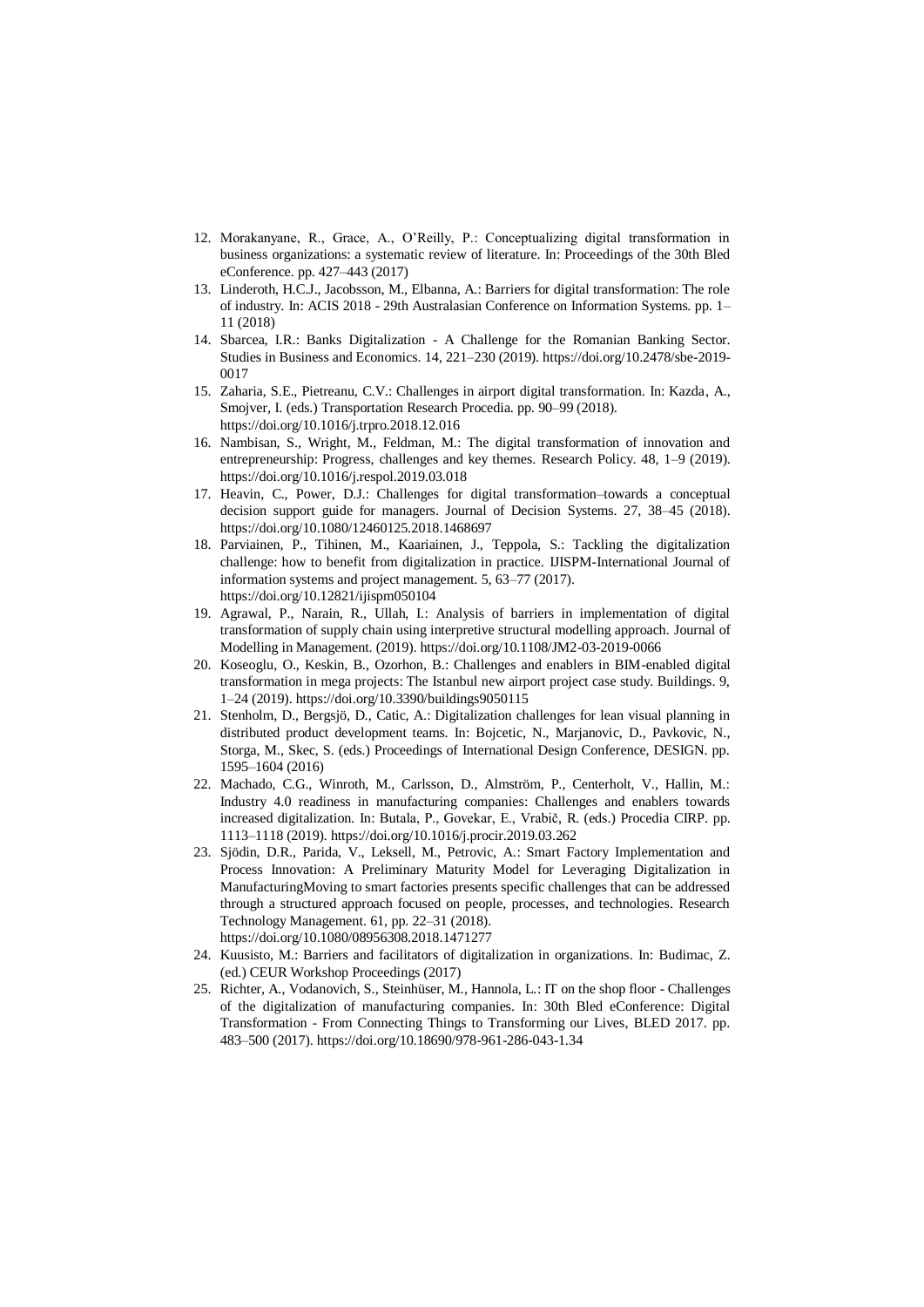- 26. Hildebrandt, J., Kluge, J., Ziefle, M.: Work in Progress: Barriers and Concerns of Elderly Workers Towards the Digital Transformation of Work. Lecture Notes in Computer Science (including subseries Lecture Notes in Artificial Intelligence and Lecture Notes in Bioinformatics). 11592 LNCS, 158–169 (2019). https://doi.org/10.1007/978-3-030-22012- 9\_12
- 27. Gramano, E.: Digitalisation and work: challenges from the platform-economy. Contemporary Social Science. 1–13 (2019). https://doi.org/10.1080/21582041.2019.1572919
- 28. Eklinder Frick, J., Fremont, V.H.J., Åge, L.-J., Osarenkhoe, A.: Digitalization efforts in liminal space – inter-organizational challenges. Journal of Business and Industrial Marketing. 150–158 (2019). https://doi.org/10.1108/JBIM-12-2018-0392
- 29. Baraldi, E., Nadin, G.: The challenges in digitalising business relationships. The construction of an IT infrastructure for a textile-related business network. Technovation. 26, 1111–1126 (2006). https://doi.org/10.1016/j.technovation.2005.09.016
- 30. Mendhurwar, S., Mishra, R.: Integration of social and IoT technologies: architectural framework for digital transformation and cyber security challenges. Enterprise Information Systems. 1–20 (2019). https://doi.org/10.1080/17517575.2019.1600041
- 31. Rana, R., Staron, M., Berger, C., Nilsson, A., Scandariato, R., Weilenmann, A., Rydmark, M.: On the role of cross-disciplinary research and SSE in addressing the challenges of the digitalization of society. In: Babu, M.S.P., Wenzheng, L. (eds.) Proceedings of the IEEE International Conference on Software Engineering and Service Sciences, ICSESS. pp. 1106–1109 (2015). https://doi.org/10.1109/ICSESS.2015.7339245
- 32. Legner, C., Eymann, T., Hess, T., Matt, C., Böhmann, T., Drews, P., Mädche, A., Urbach, N., Ahlemann, F.: Digitalization: opportunity and challenge for the business and information systems engineering community. Business & information systems engineering. 59, 301–308 (2017)
- 33. Majchrzak, A., Markus, M.L., Wareham, J.: Designing for digital transformation: Lessons for information systems research from the study of ICT and societal challenges. MIS Quarterly. 40, 267–277 (2016)
- 34. Huang, H., Umapathy, K.: A Preliminary Study of Information Technologies Usage in Non-Profit Organizations. Twentieth Americas Conference on Information Systems. 1–13 (2015)
- 35. Hueske, A.-K., Guenther, E.: What hampers innovation? External stakeholders, the organization, groups and individuals: a systematic review of empirical barrier research. Management Review Quarterly. 65, 113–148 (2015). https://doi.org/10.1007/s11301-014- 0109-5
- 36. Glaser, B.G.: Theoretical sensitivity: Advances in the methodology of grounded theory. Sociology Press, Mill Valley (1978)
- 37. Benlian, A., Hilkert, D., Hess, T.: How open is this platform? The meaning and measurement of platform openness from the complementors' perspective. Journal of Information Technology. 30, 209–228 (2015). https://doi.org/10.1057/jit.2015.6
- 38. Zhou, H., Ye, S.: Fundraising in the Digital Era: Legitimacy, Social Network, and Political Ties Matter in China. Voluntas. 1–14 (2019). https://doi.org/10.1007/s11266-019-00112-9
- 39. Filsinger, M., Freitag, M.: Internet Use and Volunteering: Relationships and Differences Across Age and Applications. Voluntas. 30, 87–97 (2019). https://doi.org/10.1007/s11266- 018-0045-4
- 40. Bollweg, L., Lackes, R., Siepermann, M., Weber, P.: Drivers and barriers of the digitalization of local owner operated retail outlets. Journal of Small Business & Entrepreneurship. 0, 1–29 (2019). https://doi.org/10.1080/08276331.2019.1616256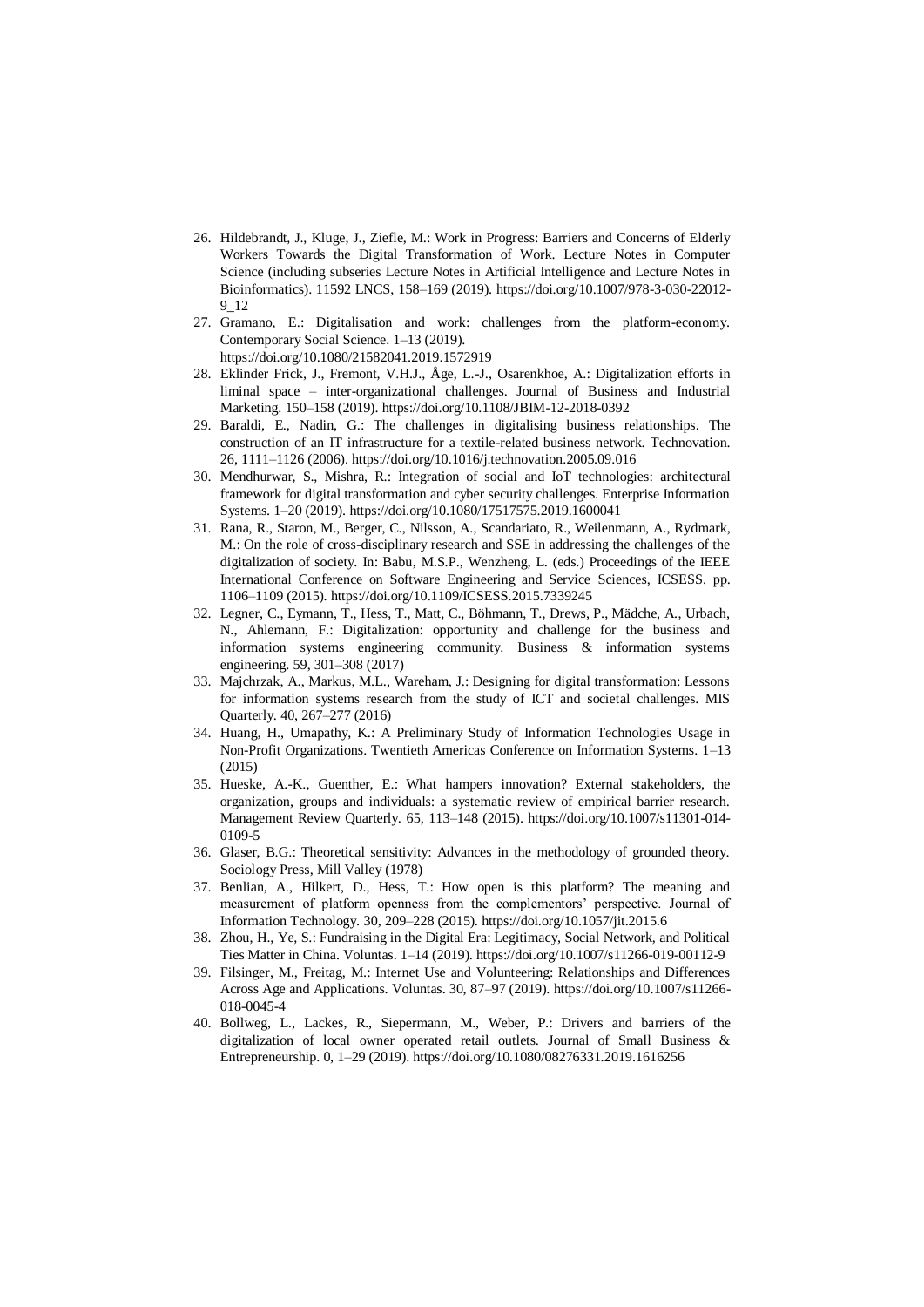- 41. Guo, C., Saxton, G.D.: Speaking and Being Heard: How Nonprofit Advocacy Organizations Gain Attention on Social Media. Nonprofit and Voluntary Sector Quarterly. 47, 5–26 (2018). https://doi.org/10.1177/0899764017713724
- 42. Vogelsang, K., Liere-Netheler, K., Packmohr, S.: Analysis of Technology Success in Times of Digital Transformation. Presented at the Symposium on Competence-Based Strategic Management SKM Symposium, Berlin (2017)
- 43. Earley, S.: The Evolving Role of the CDO. IT Professional. 19, 64–69 (2017). https://doi.org/10.1109/MITP.2017.4
- 44. Sundeen, R.A., Raskoff, S.A., Garcia, M.C.: Differences in perceived barriers to volunteering to formal organizations: Lack of time versus lack of interest. Nonprofit Management and Leadership. 17, 279–300 (2007). https://doi.org/10.1002/nml.150
- 45. Mitchell, G.E.: The Attributes of Effective NGOs and the Leadership Values Associated with a Reputation for Organizational Effectiveness. Nonprofit Management and Leadership. 26, 39–57 (2015). https://doi.org/10.1002/nml.21143
- 46. Vogelsang, K., Liere-Netheler, K., Packmohr, S., Hoppe, U.: Barriers to Digital Transformation in Manufacturing: Development of a Research Agenda. In: Proceedings of the 52st Hawaii International Conference on System Sciences. pp. 4937–4946 (2019)
- 47. Manetti, G., Bellucci, M., Como, E., Bagnoli, L.: Investing in Volunteering: Measuring Social Returns of Volunteer Recruitment, Training and Management. Voluntas. 26, 2104– 2129 (2015). https://doi.org/10.1007/s11266-014-9497-3
- 48. Ngwenyama, O., Nielsen, P.A.: Using organizational influence processes to overcome IS implementation barriers: lessons from a longitudinal case study of SPI implementation. Eur. J. Inform. Syst. 23, 205–222 (2014). https://doi.org/10.1057/ejis.2012.56
- 49. Frey, C.B., Osborne, M.A.: The future of employment: how susceptible are jobs to computerization? Technological Forecasting and Social Change. 114, 254-280 (2017). https://doi.org/10.1016/j.techfore.2016.08.019
- 50. Merschbrock, C., Munkvold, B.E.: Effective digital collaboration in the construction industry – A case study of BIM deployment in a hospital construction project. Computers in Industry. 73, 1–7 (2015). https://doi.org/10.1016/j.compind.2015.07.003
- 51. Atouba, Y.C., Shumate, M.D.: Meeting the Challenge of Effectiveness in Nonprofit Partnerships: Examining the Roles of Partner Selection, Trust, and Communication. Voluntas. 1–15 (2019). https://doi.org/10.1007/s11266-019-00143-2
- 52. Brink, H., Packmohr, S., Vogelsang, K.: Fields of Action to Advance the Digital Transformation of NPOs – Development of a Framework. In: Buchmann, R.A., Polini, A., Johansson, B., and Karagiannis, D. (eds.) Perspectives in Business Informatics Research. pp. 82–97. Springer International Publishing, Cham (2020). https://doi.org/10.1007/978-3- 030-61140-8\_6
- 53. Dremel, C.: Barriers to the adoption of big data analytics in the automotive sector. In: Proceedings of the 23rd American Conference on Information Systems (AMCIS). pp. 1– 10, Boston (2017)
- 54. Klötzer, C., Pflaum, A.: Toward the development of a maturity model for digitalization within the manufacturing industry's supply chain. In: Proceedings of the 50th Hawaii International Conference on System Sciences. pp. 4210–4219 (2017). https://doi.org/10.24251/HICSS.2017.509
- 55. Calista, D.J., Melitski, J.: Digitized Government Among Countries Worldwide From 2003 to 2010: Performance Discrepancies Explained by Comparing Frameworks. International Journal of Public Administration. 36, 222–234 (2013). https://doi.org/10.1080/01900692.2012.721246